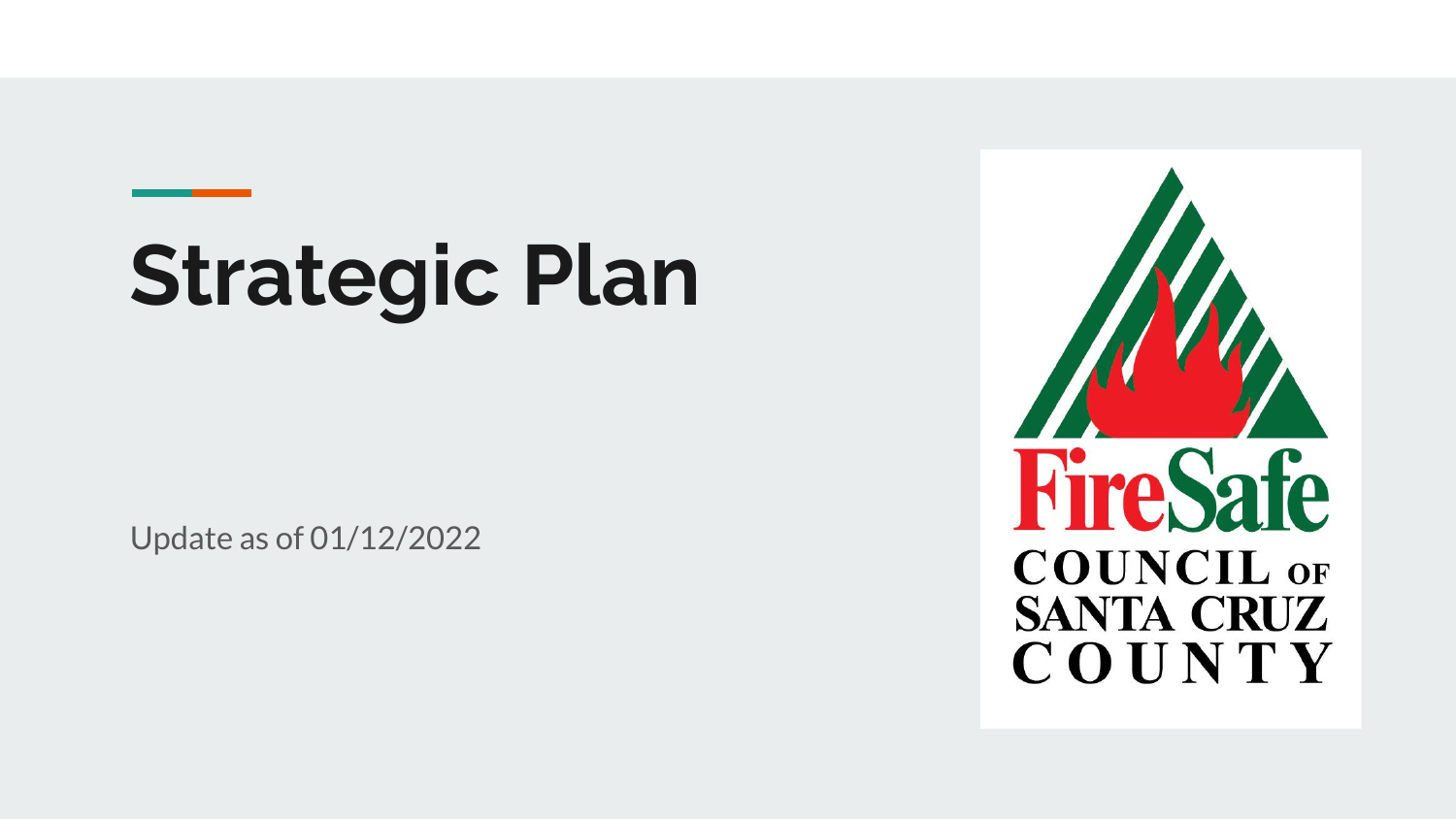#### **Mission Statement**

*To educate and mobilize the people of Santa Cruz County to protect their lives, homes, community, and environment from wildfire.* 

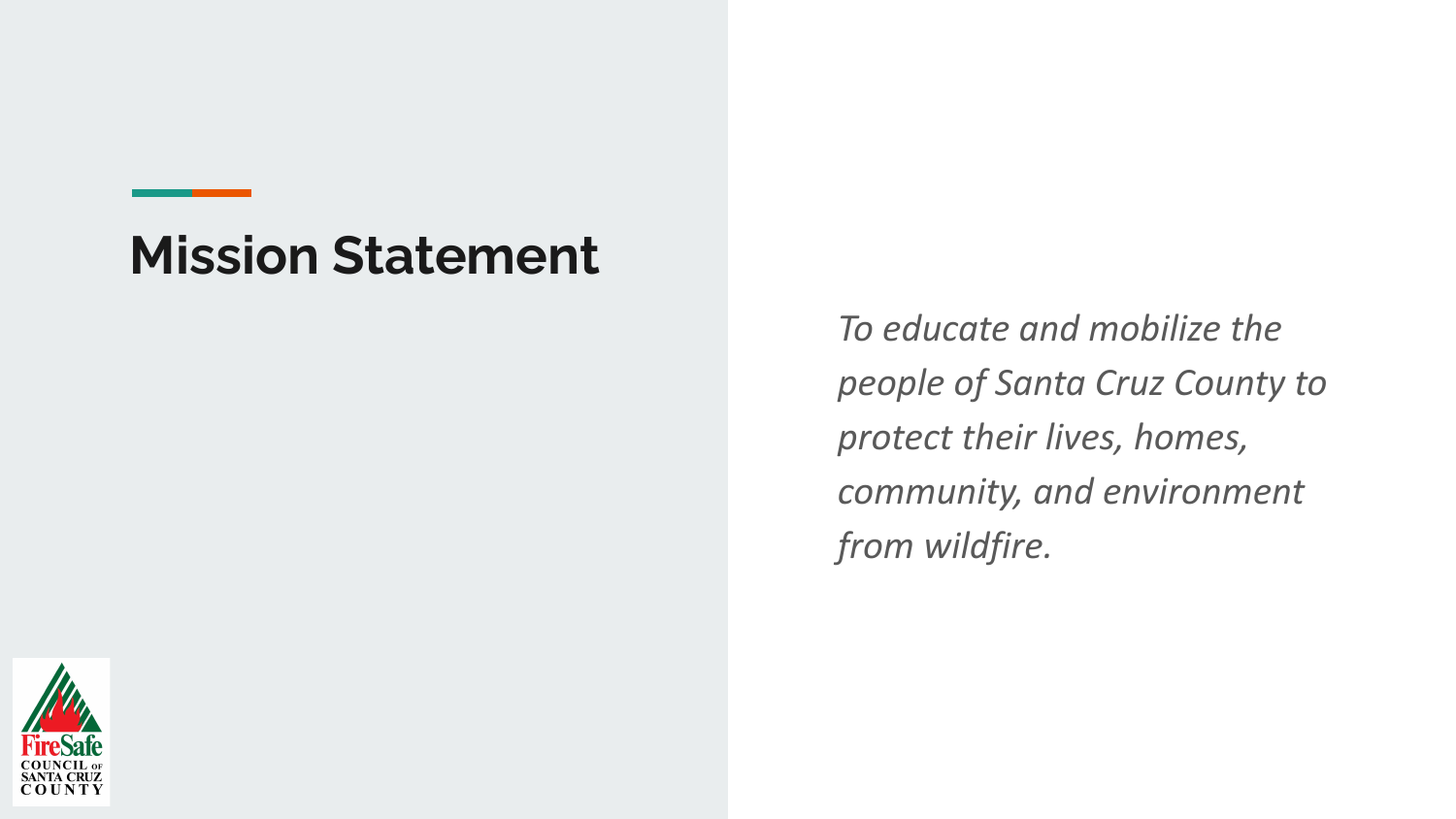# **Shared Vision**

**Statement** *In the event of wildfire in Santa Cruz County, the community is adequately prepared so that no life is lost, damage to property is minimal to none, and natural systems are revitalized by fire rather than destroyed by it.* 

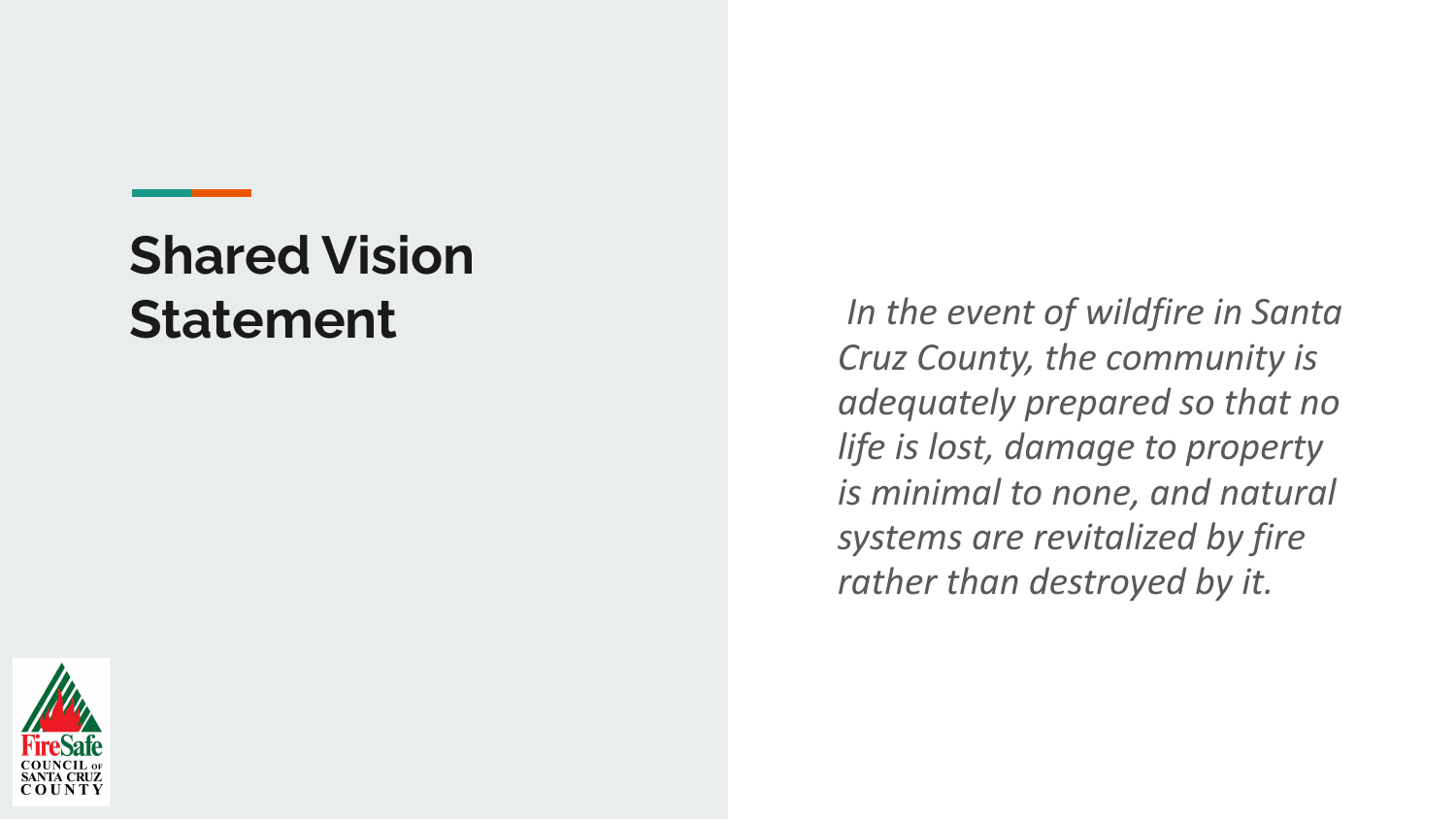#### **Foundational Pillars**

- 1. Organizational Development
- 2. Partnerships
- 3. Community Education and **Outreach**
- 4. Wildfire Preparedness
- 5. Integrated Fuel Reduction Efforts

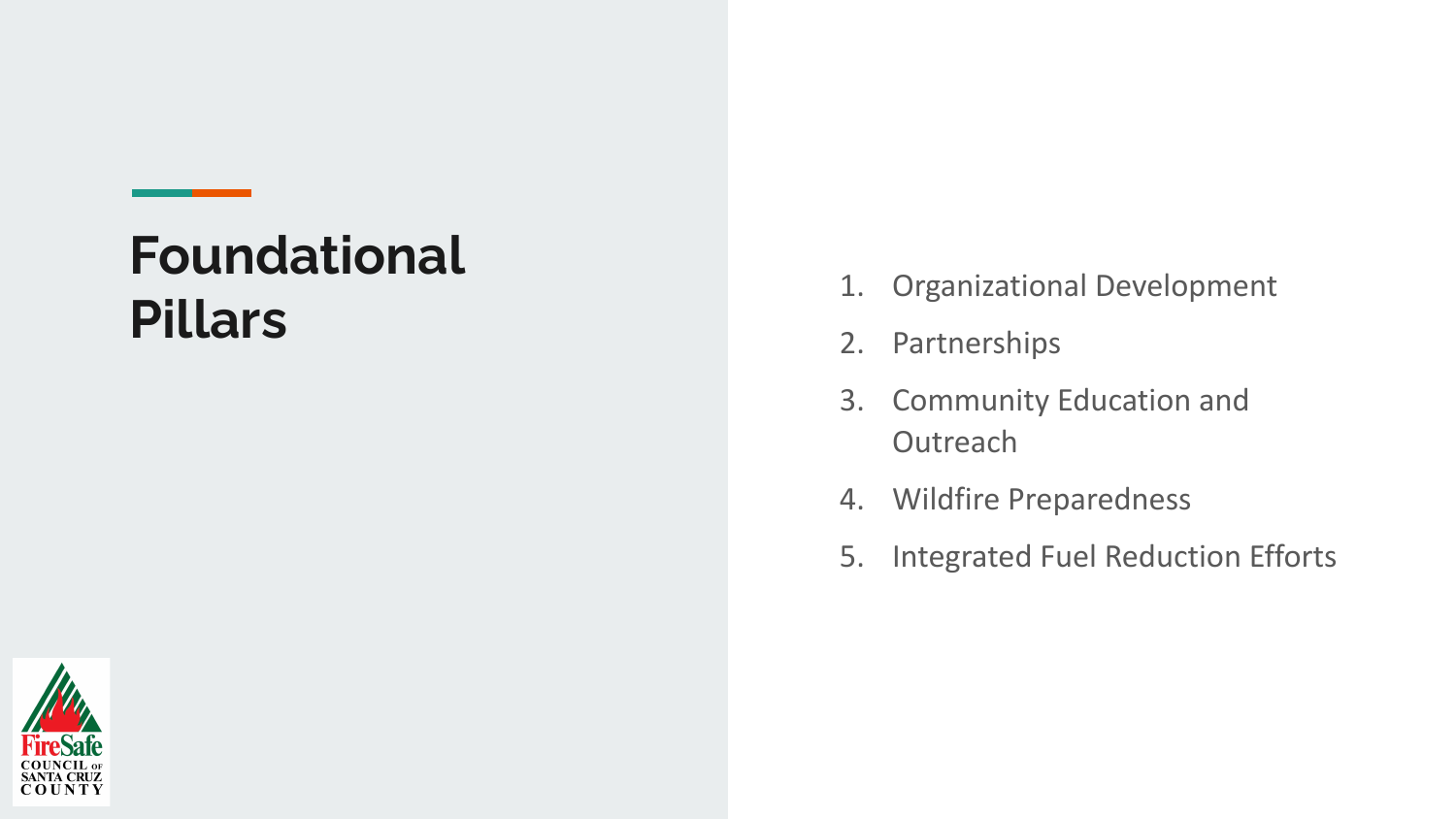## **Goal 1: Organizational Development**

Ensure that FSCSCC becomes an independent, effective, and trusted leader and facilitator of collaborative fire preparedness efforts in Santa Cruz County.

- Build an active Board with strong executive leadership that works to increase fire preparedness through community partnerships.
- Expand professional administrative staff and the funding to support organizational goals.
- Maintain a strong relationship with the RCD.
- Clarify roles and responsibilities with partners regarding project funding.
- Secure ongoing sustainable funding to cover administrative and programmatic costs.
- Establish credibility through transparent governance, strong partnerships, and effective community programs.
- Define, measure, and report out on metrics of success.
- Build, train, and manage a robust volunteer network.

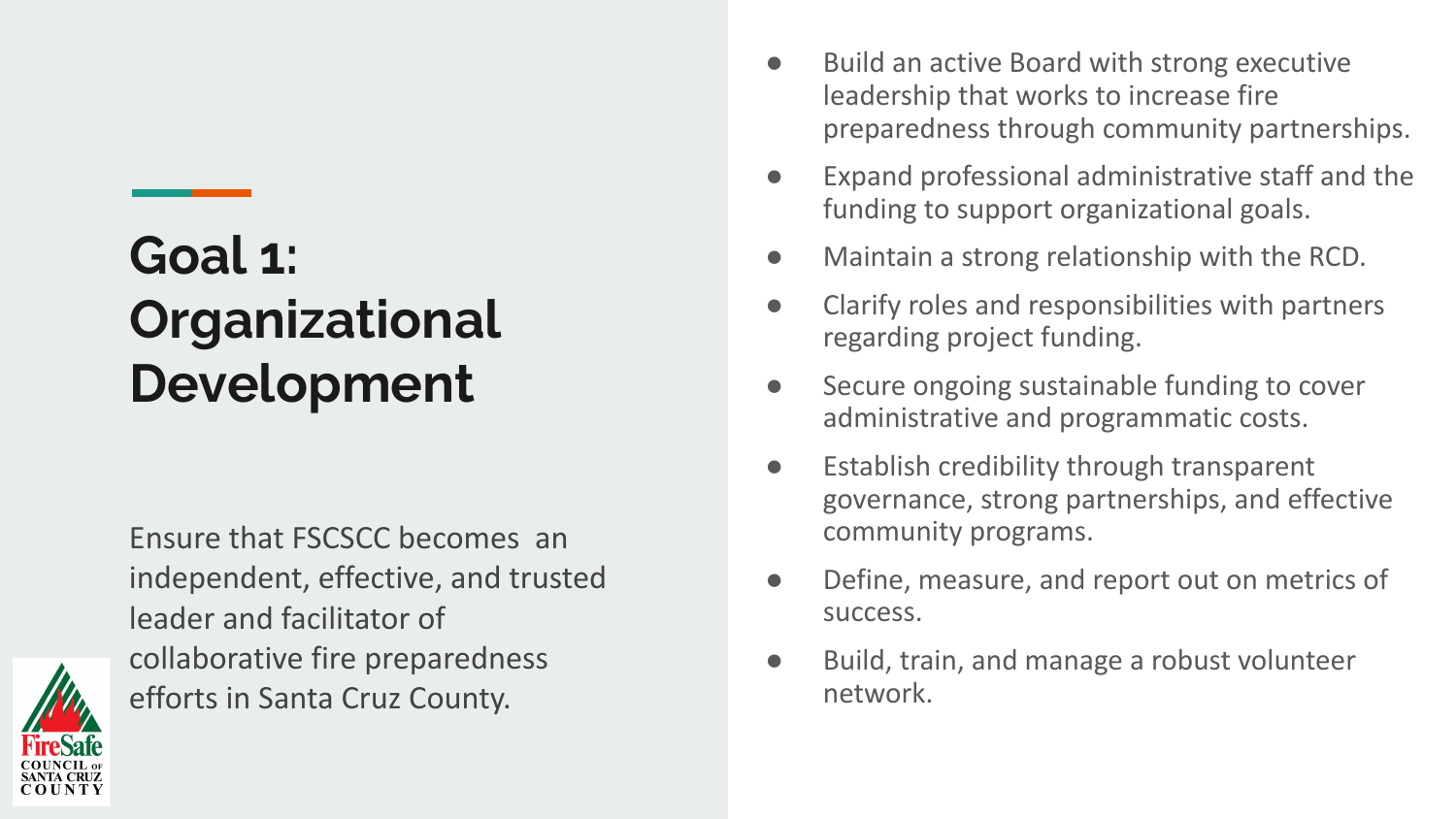### **Goal 2: Partnerships**

Build and maintain active partnerships across Santa Cruz County to leverage our collective wildfire preparedness efforts.



- Communicate regularly with partners regarding wildfire preparedness projects across the region.
- Grow partner network by reaching out to, and engaging with, other allied entities.
- Determine ways to collaborate and identify specific needs and capabilities.
- Work with key stakeholders to expand cooperative capacity within well-defined roles and responsibilities.
- Participate in the Community Wildfire Protection Plan (CWPP) update in addition to other local and regional planning efforts.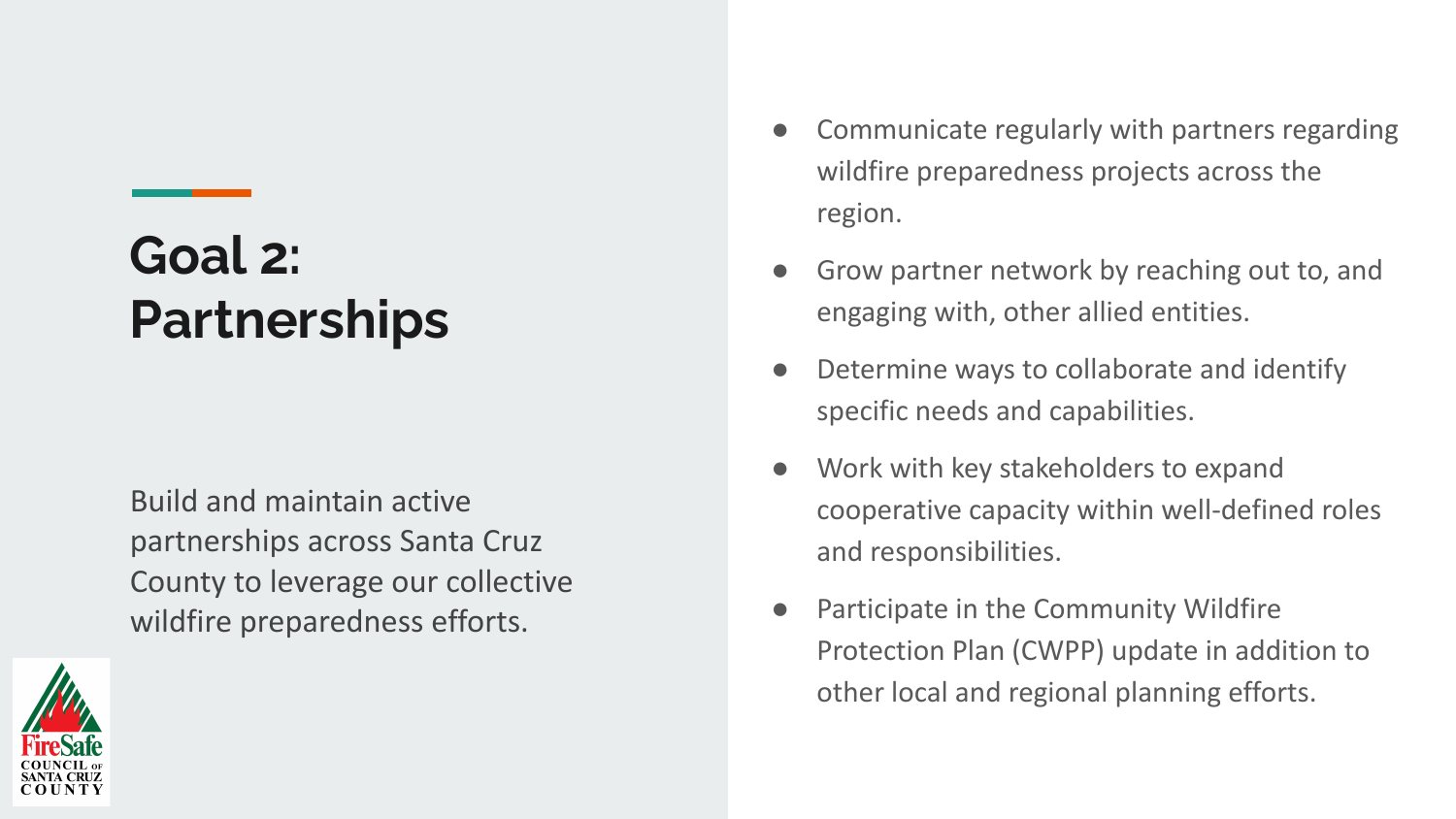### **Goal 3: Community Education and Outreach**

Through education, help shift collective behavior towards resiliency by proactively working to reduce fire impacts to communities and the environment.



- Empower residents of Santa Cruz County to prepare for and react responsibly to wildfire.
- Create and maintain an effective online presence and referral network.
- Promote and expand Firewise USA recognition and the Home Ignition Zone (HIZ) program countywide.
- Proactively support underserved and vulnerable communities.
- Remain engaged with emerging trends to provide residents with crucial information on current issues in partnership with others.
- Be responsive to outreach requests in a coordinated and timely manner.
- Continue to assess and adapt to community needs for education and outreach.
- Coordinate education outreach events in communication and partnership with key stakeholders.
- Promote and educate public safety agencies on the roles of the FSC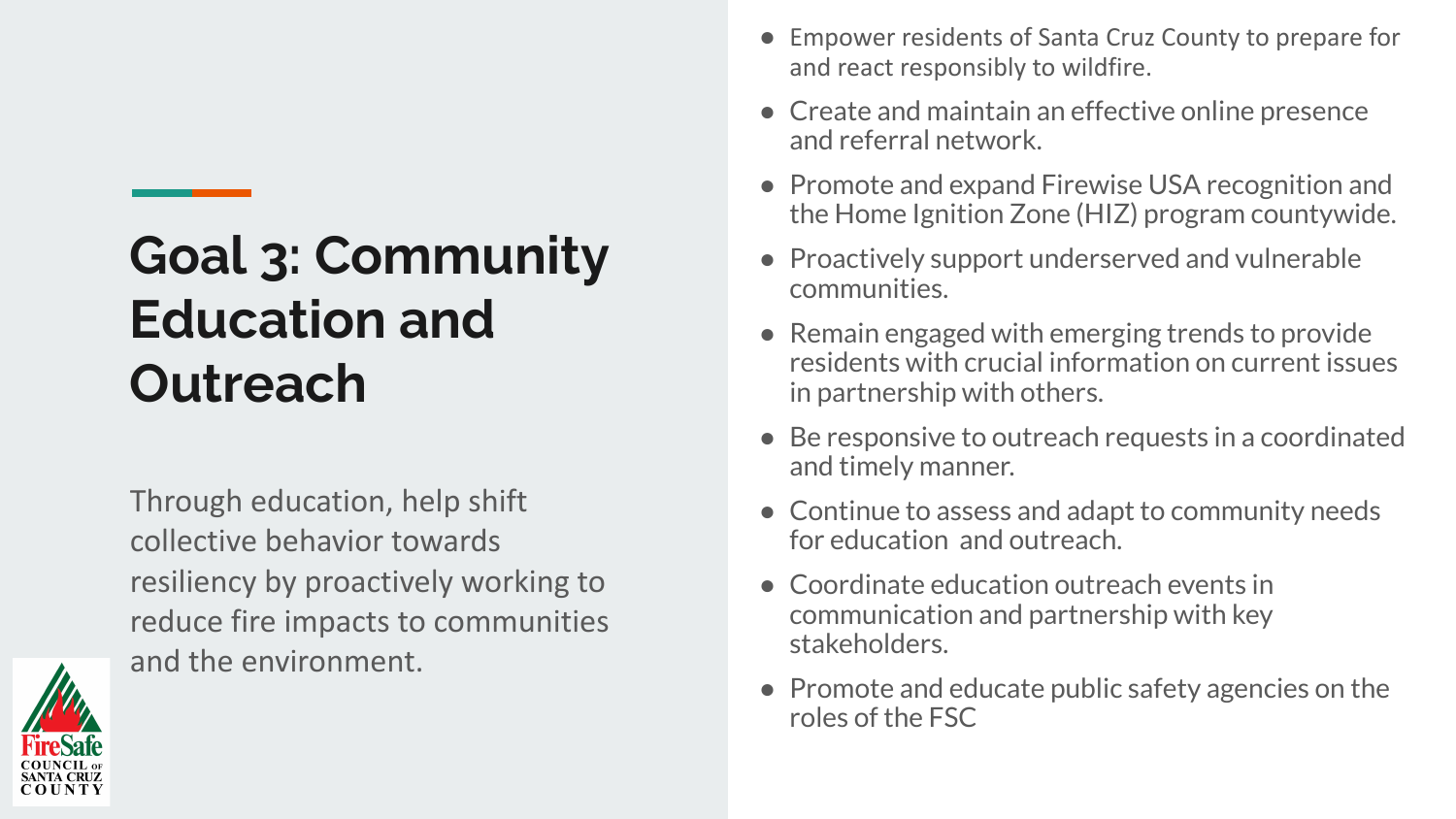### **Goal 4: Wildfire Preparedness**

Proactively engage residents and communities to collectively improve countywide wildfire resilience



- Partner with stakeholders to implement a unified regional fuel reduction strategy.
- Collaborate, coordinate, and communicate within Santa Cruz County on implementing a unified approach to community preparedness.
- Focus proactive implementation efforts in high fire risk, vulnerable and underserved areas.
- Understand barriers for different communities in achieving risk mitigation results, and work to overcome these challenges.
- Mobilize, facilitate, and support grassroots efforts to implement countywide wildfire risk reduction goals.
- Mobilize, coordinate, and facilitate resource support and referrals for Firewise USA communities.
- Serve as a clearing house to receive, review, and respond to stakeholder requests for implementation assistance.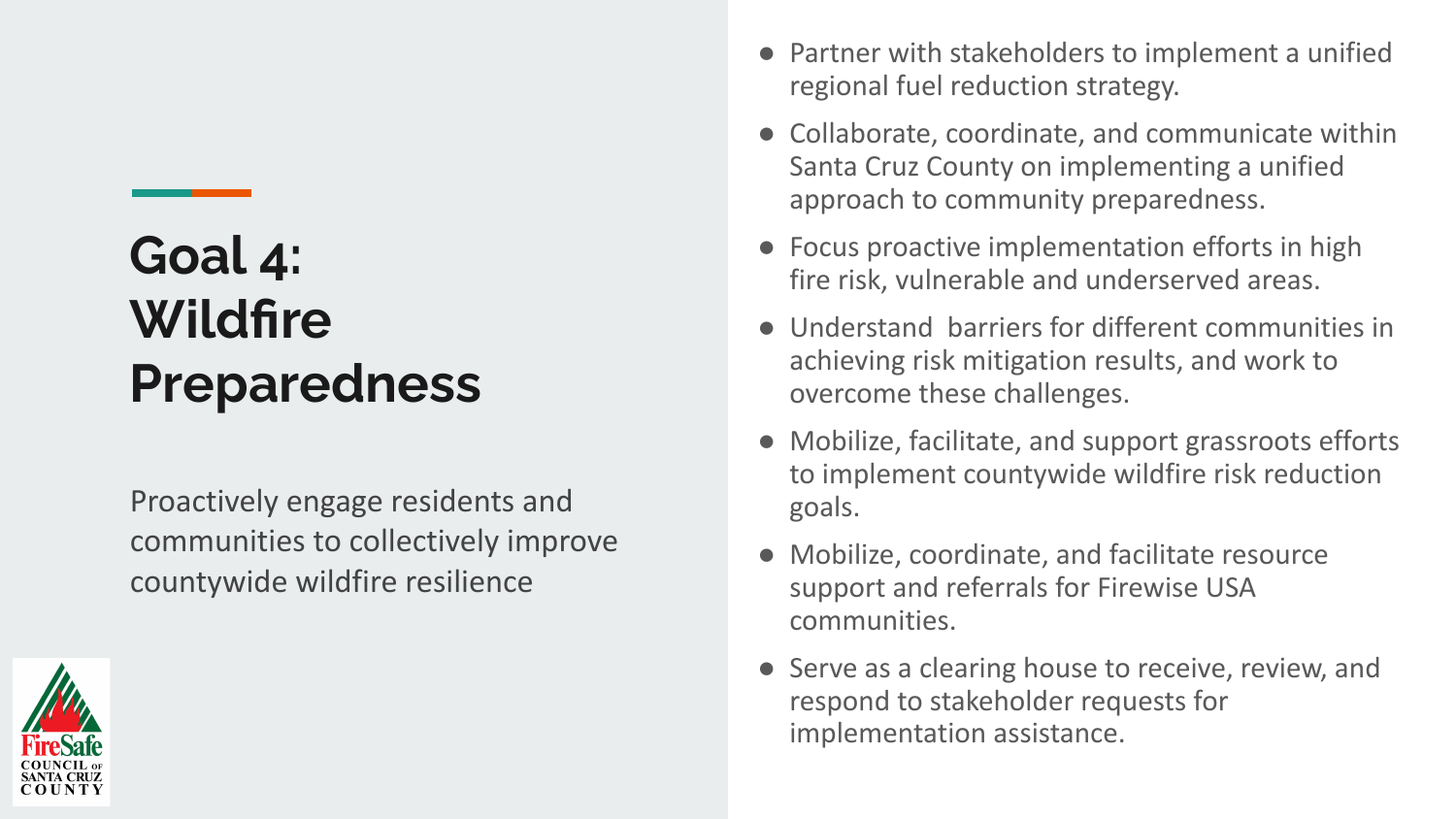### **Goal 5: Integrated Fuel Reduction Efforts**

Define our leadership role towards integrated countywide fuel reduction efforts.



- Consider FSC community fuel treatment program framework and responsibilities.
- Clarify and define fuel treatment roles, responsibilities and funding sources in collaboration with partners.
	- The FSC in coordination with RCD and OR3 to convene a summit to discuss and determine roles, responsibilities and implementation efforts
- Pursue funding based on our defined role.
- \* May need to include first objective from Goal #4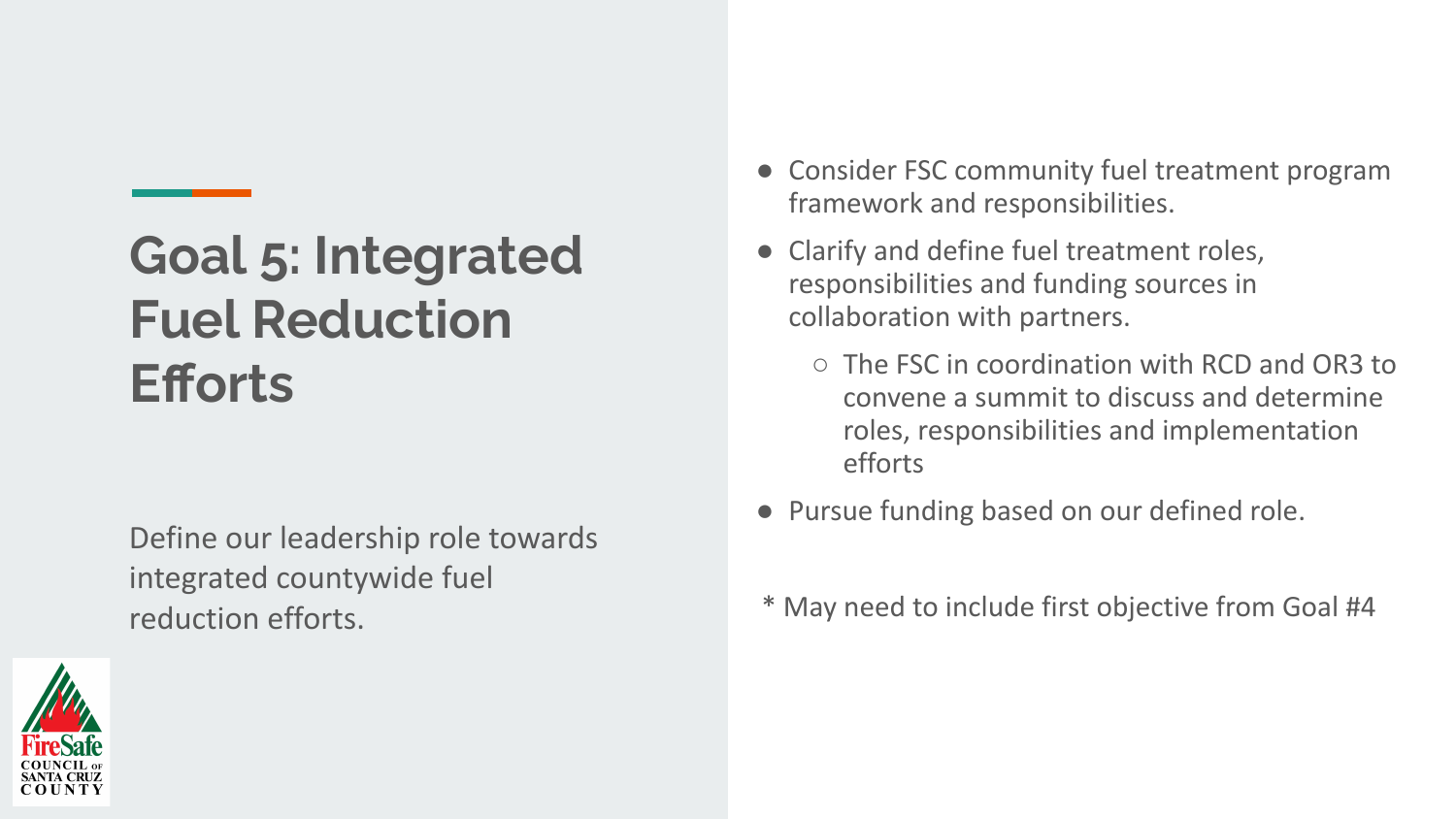#### **Expand professional administrative staff and the funding to support organizational goals**

**Designated County Coordinator**

Implement the Strategic Plan through

- Facilitating development of MOUs
- **Grant-writing**
- Volunteer coordination
- Community outreach to underserved populations
- Identification and coordination of partners